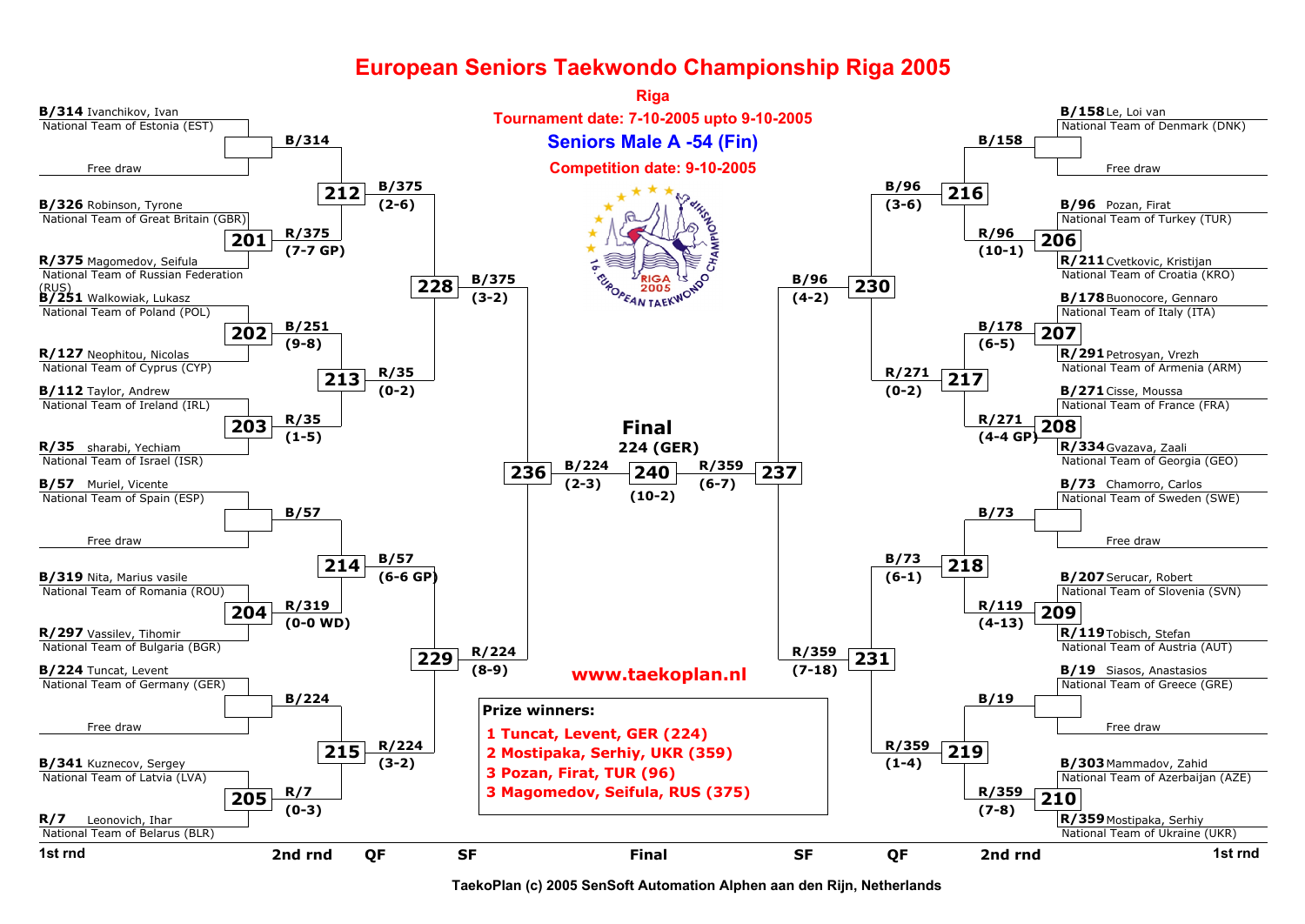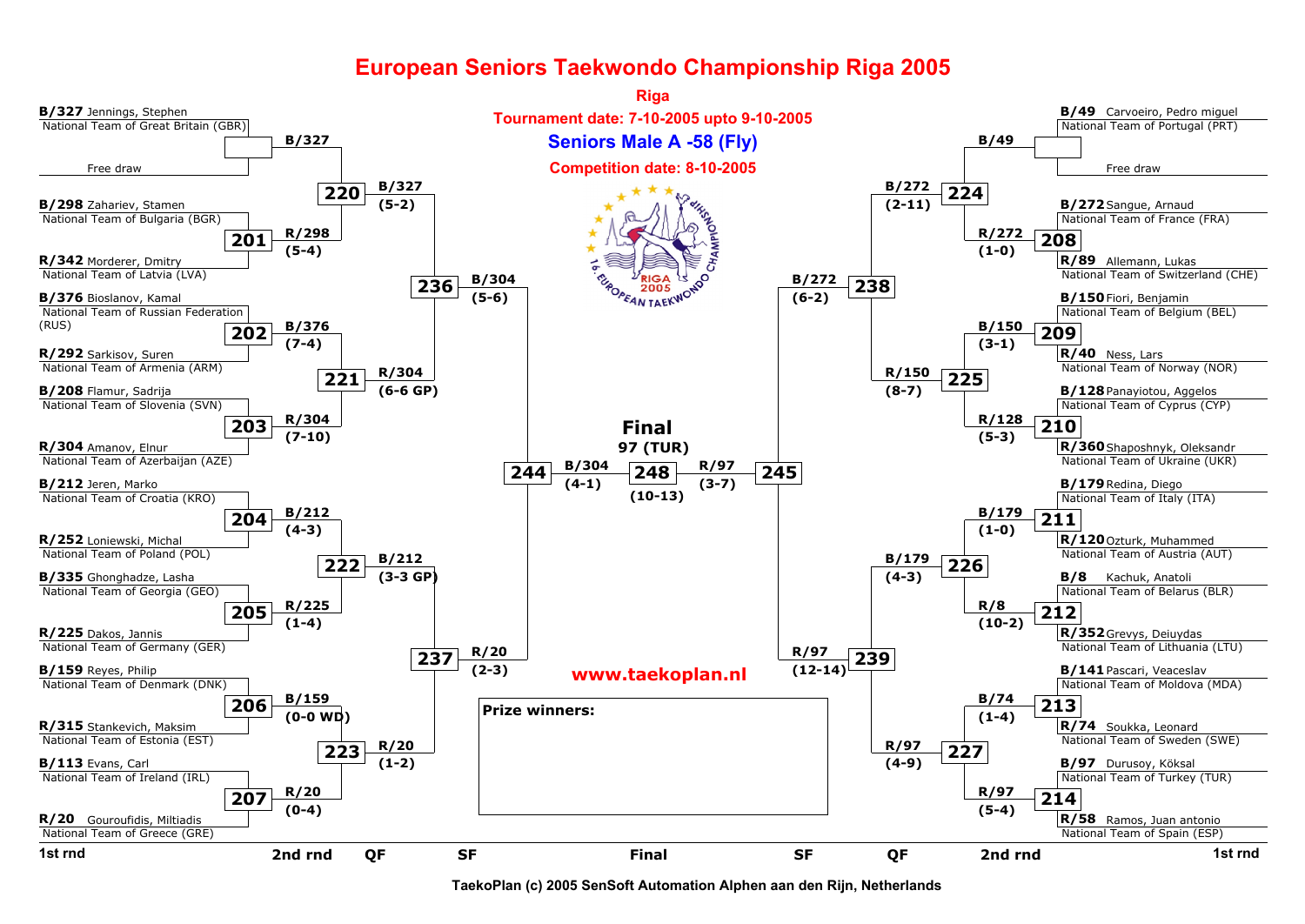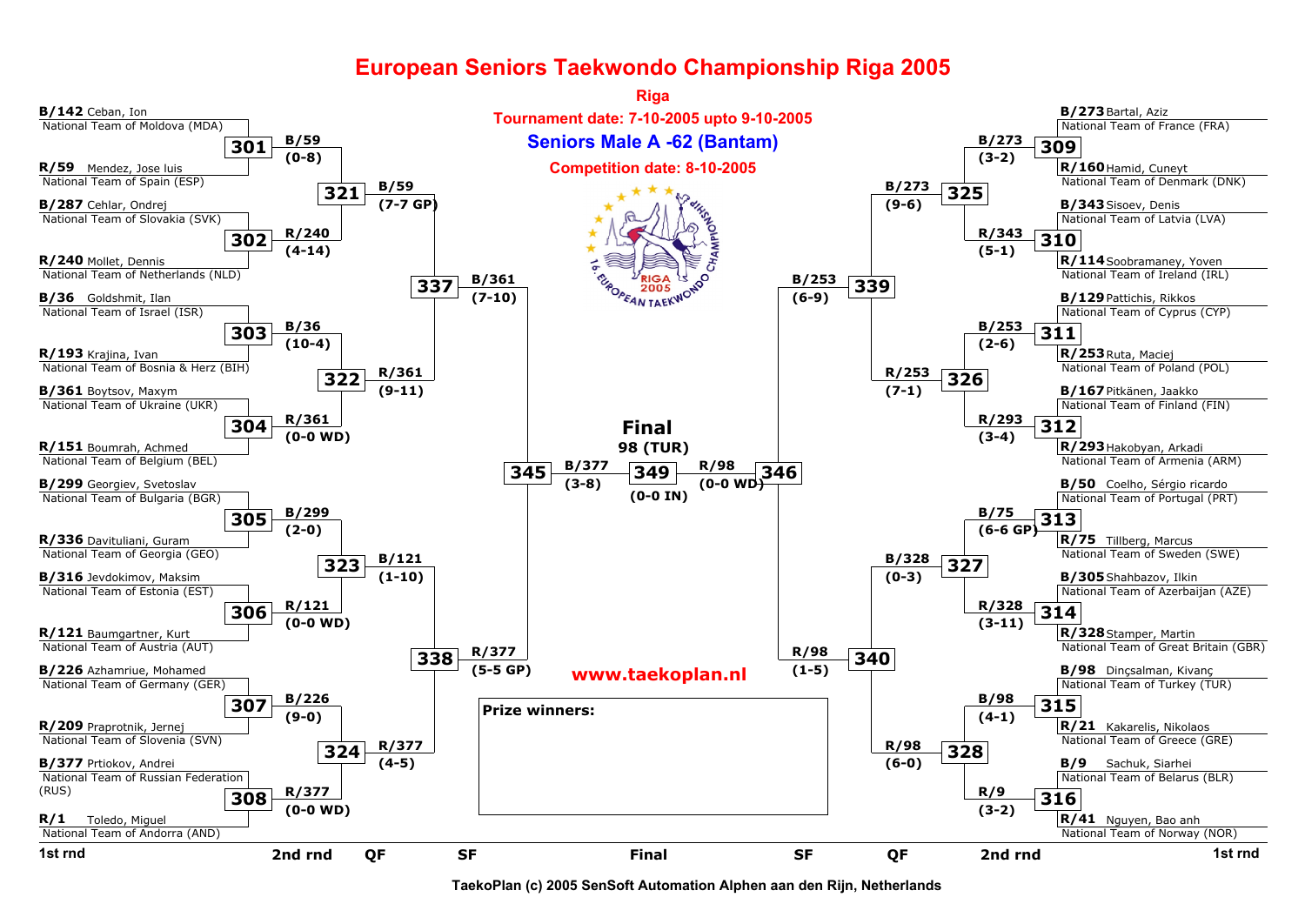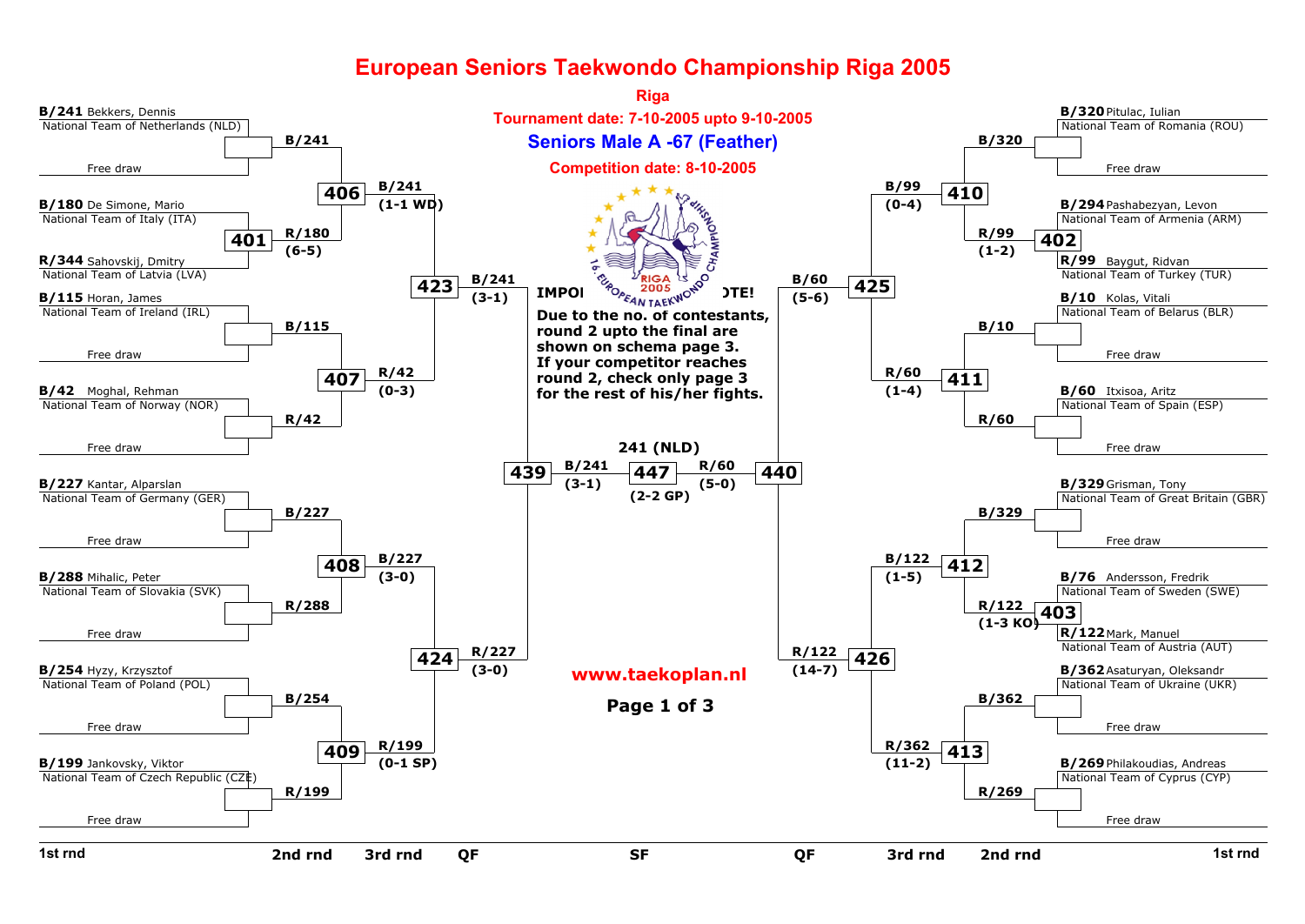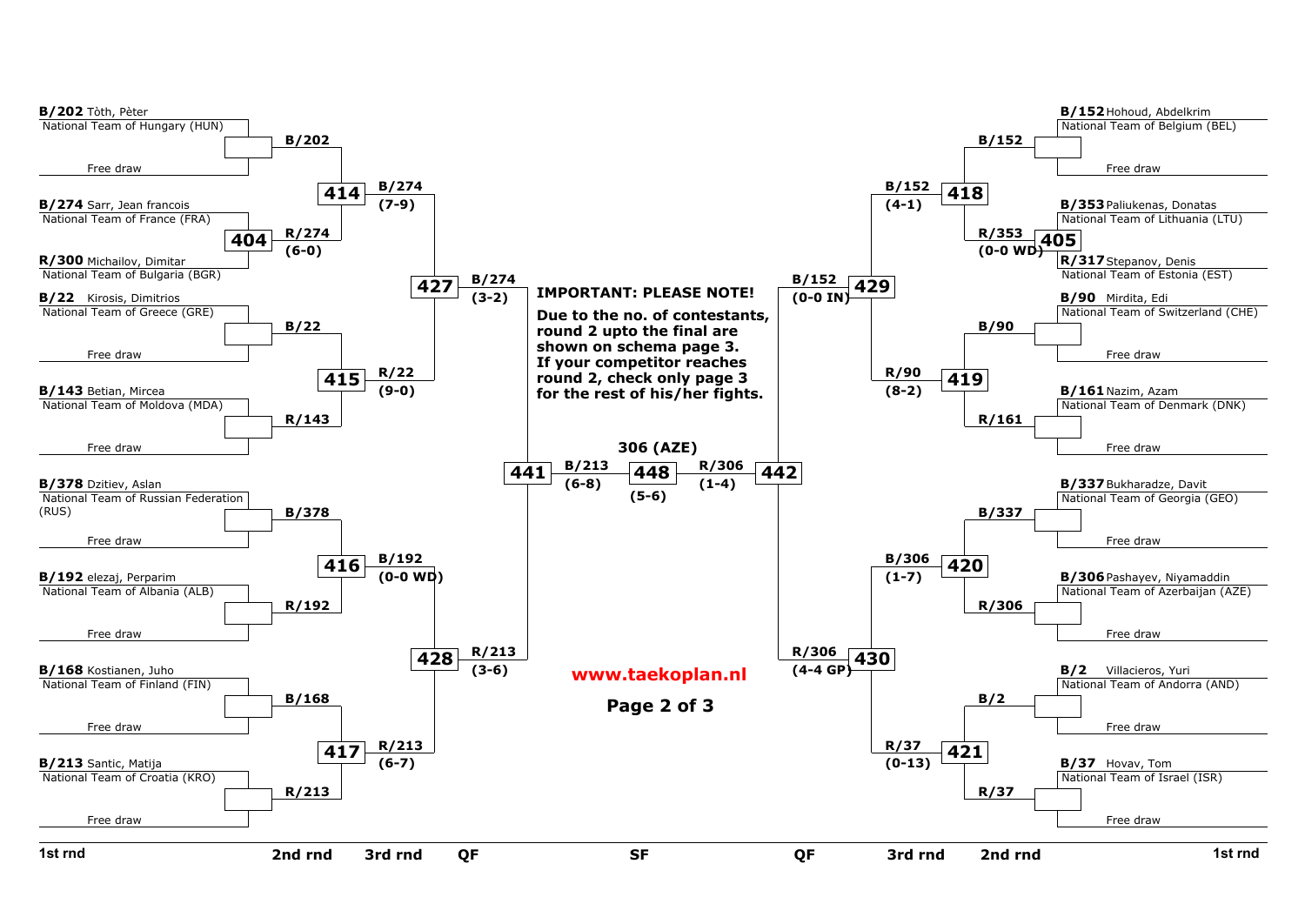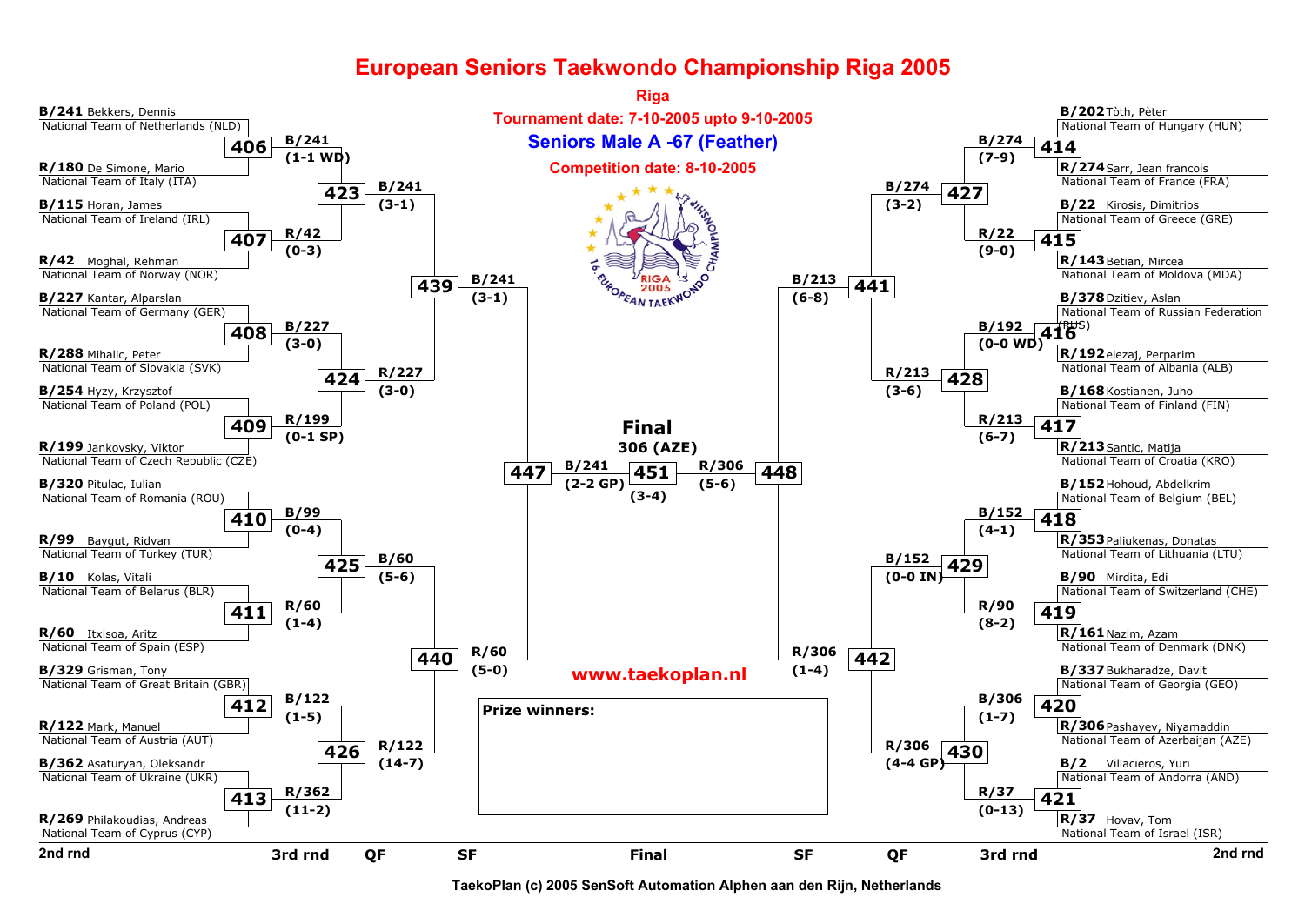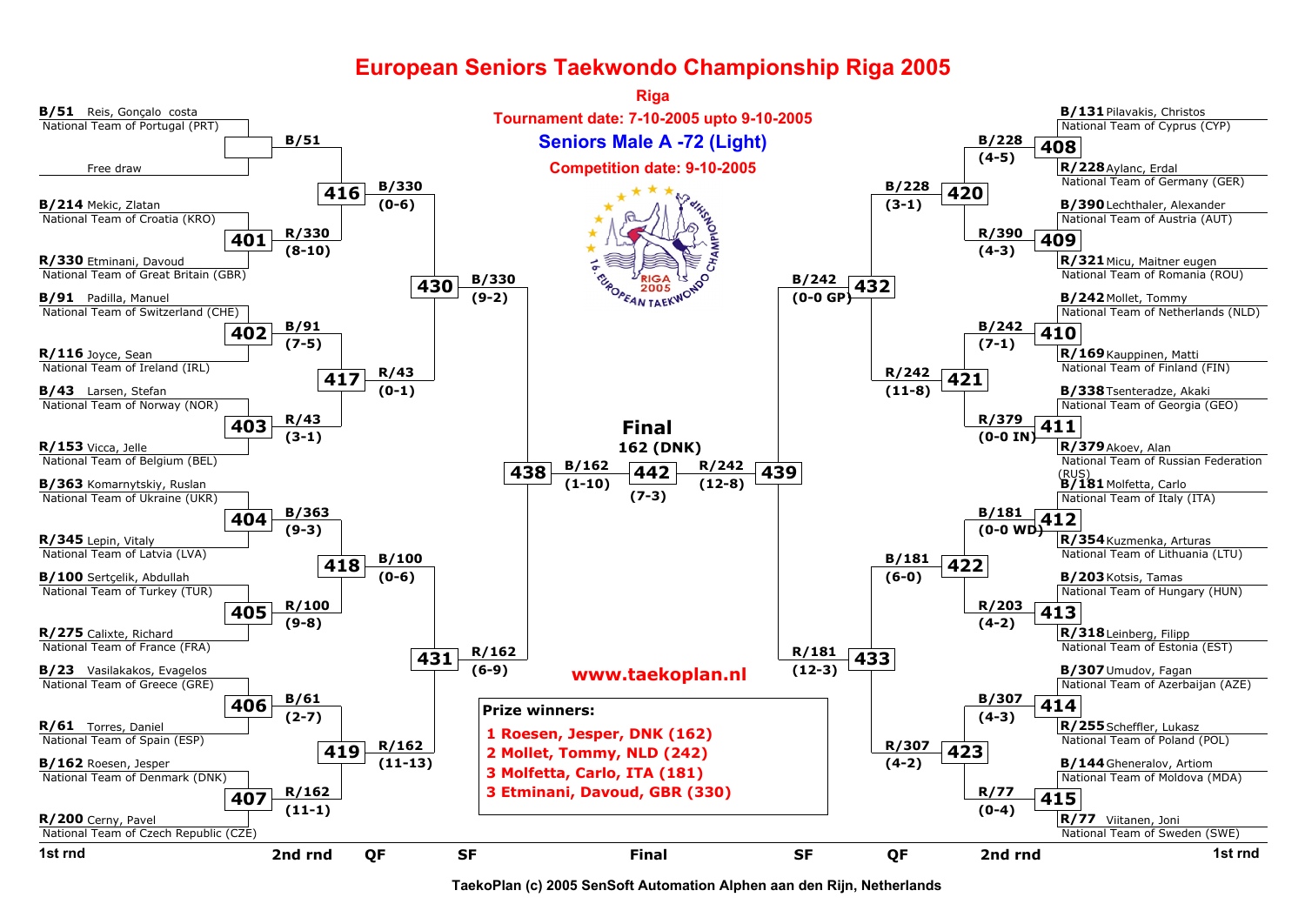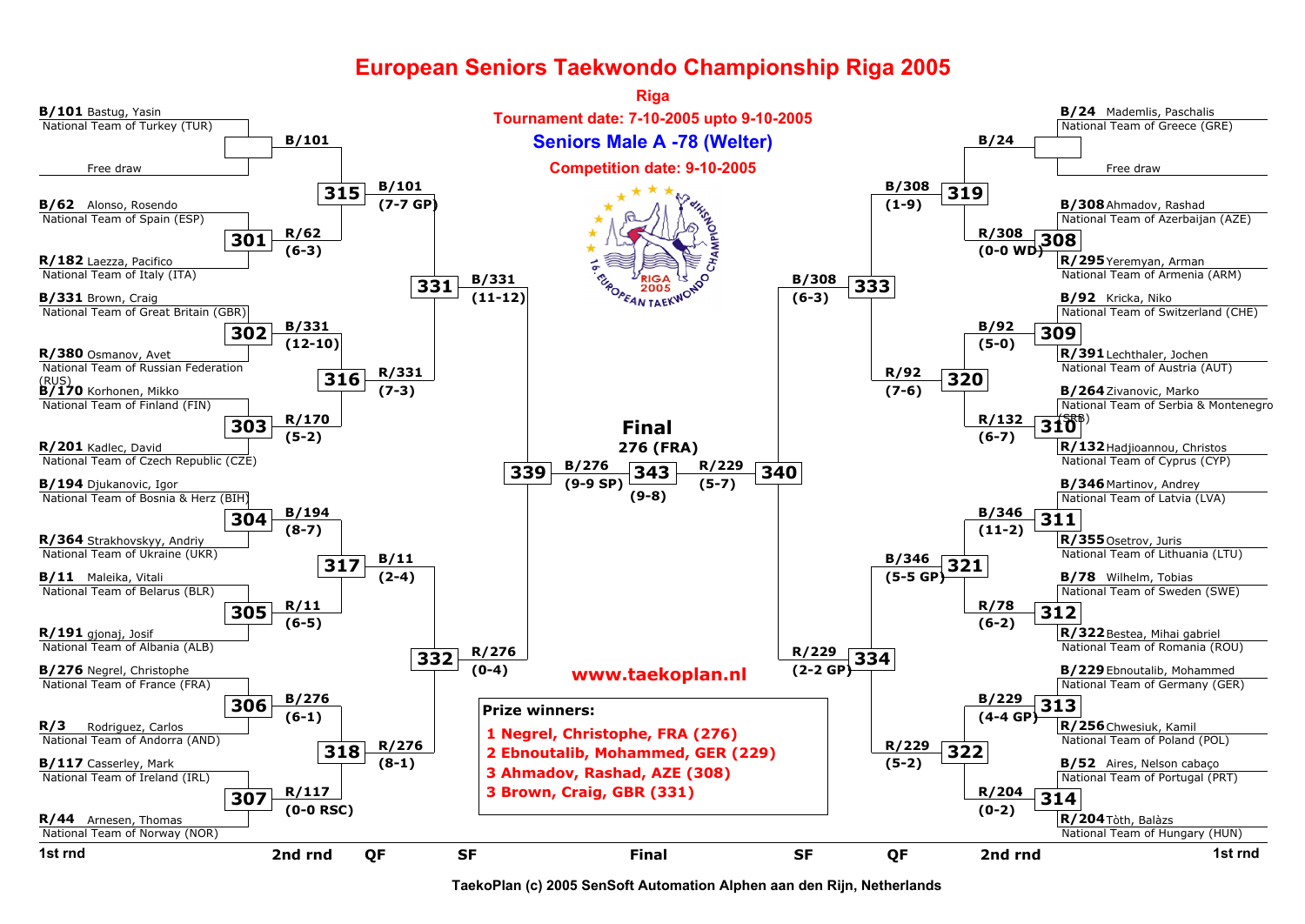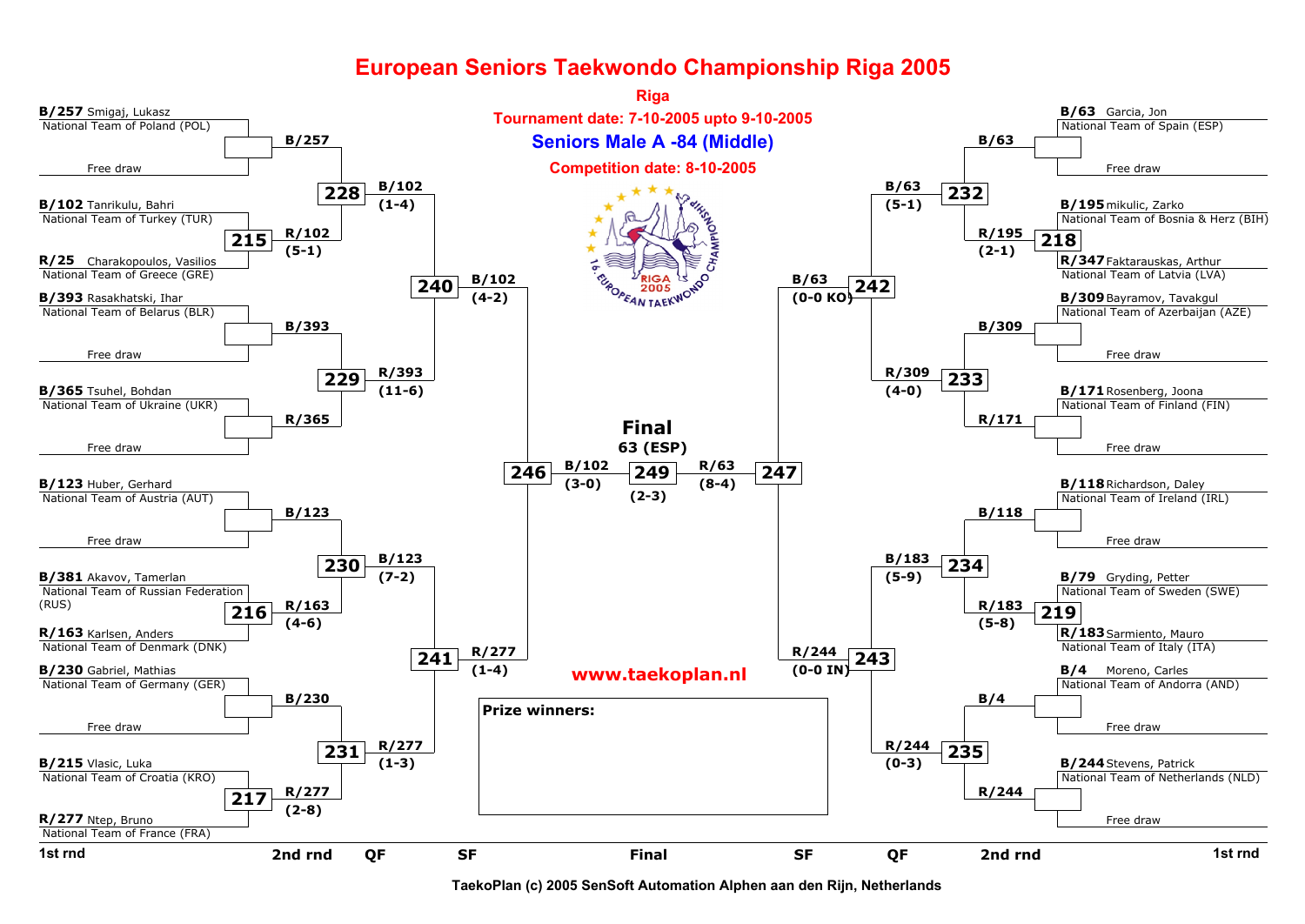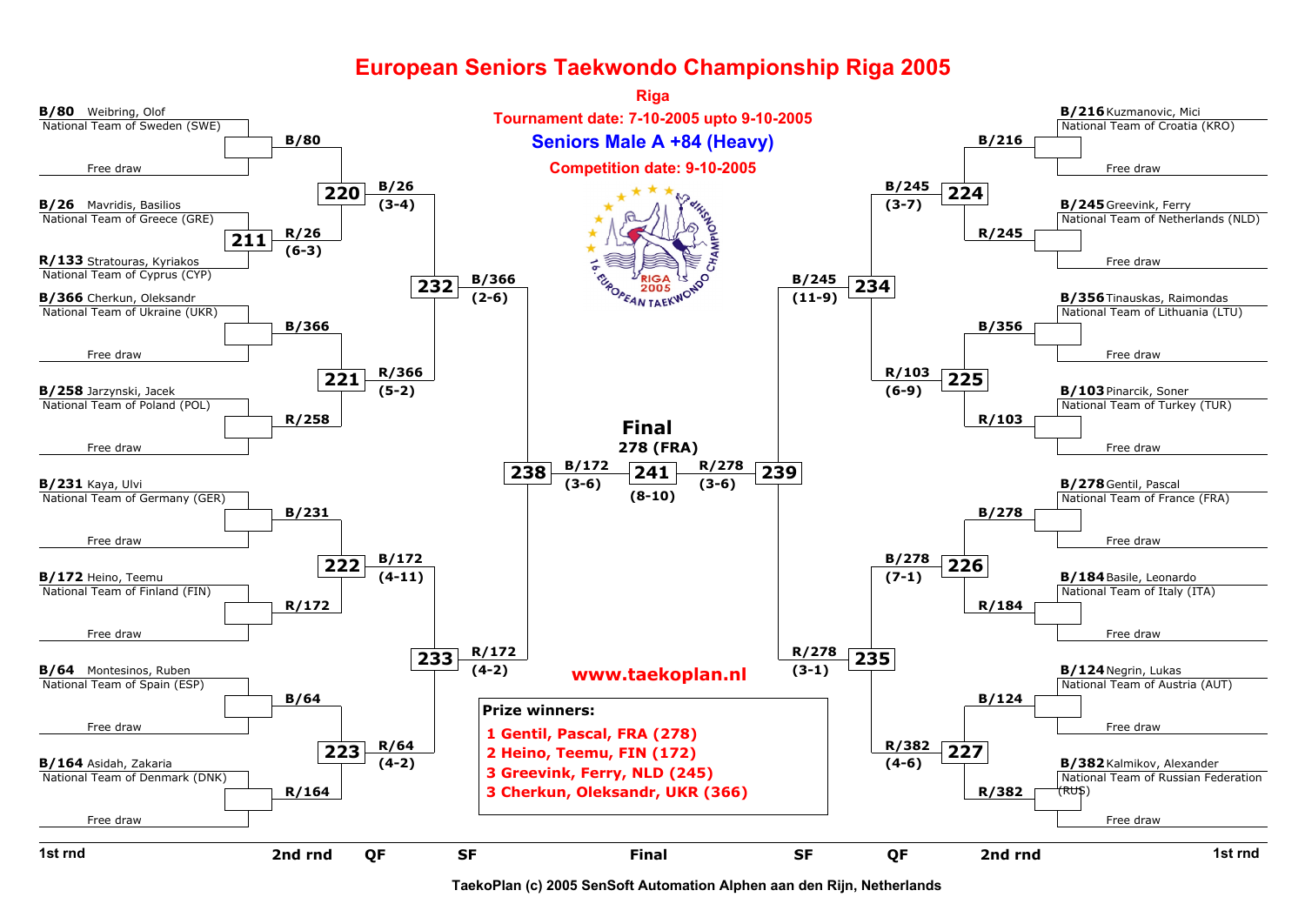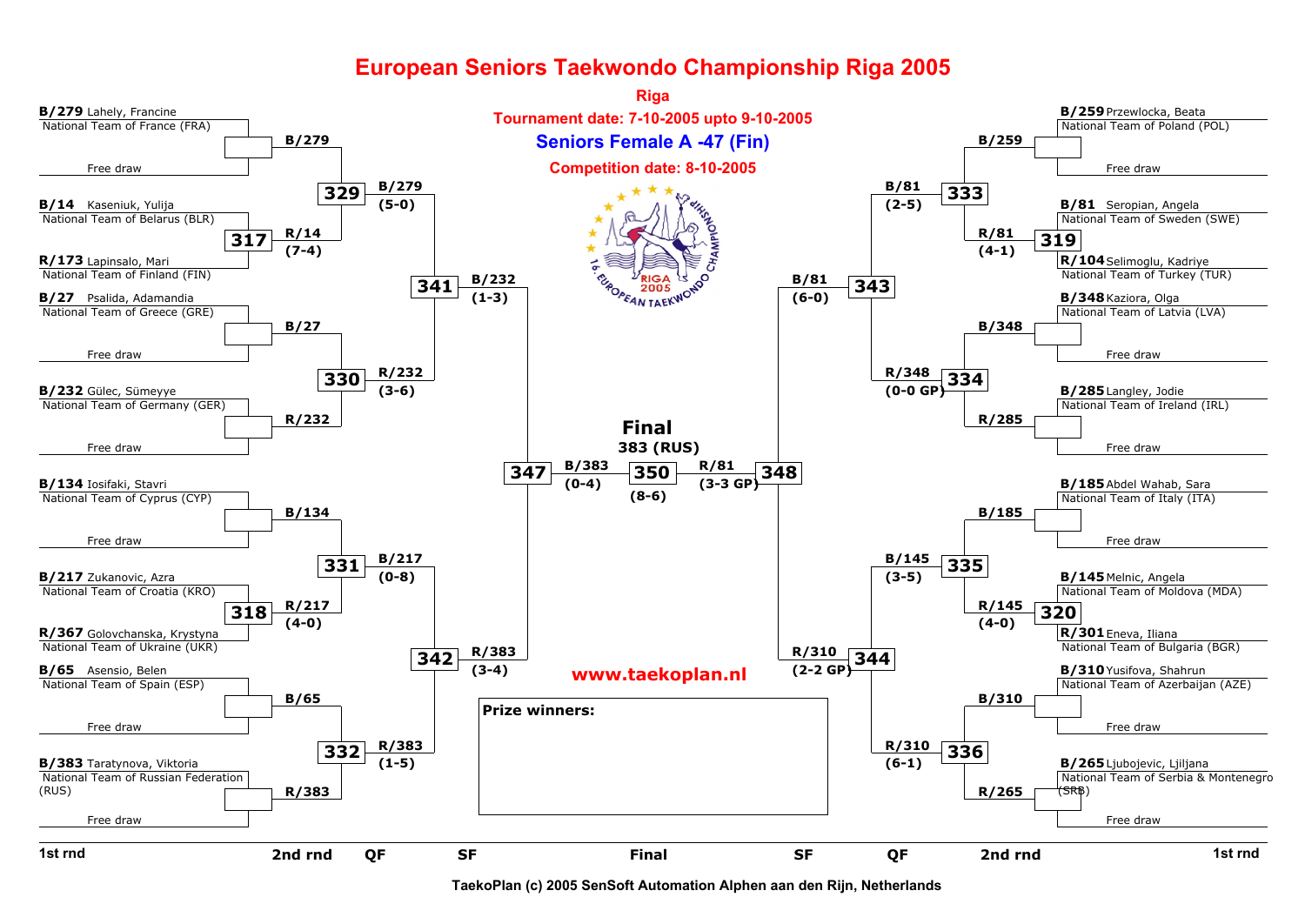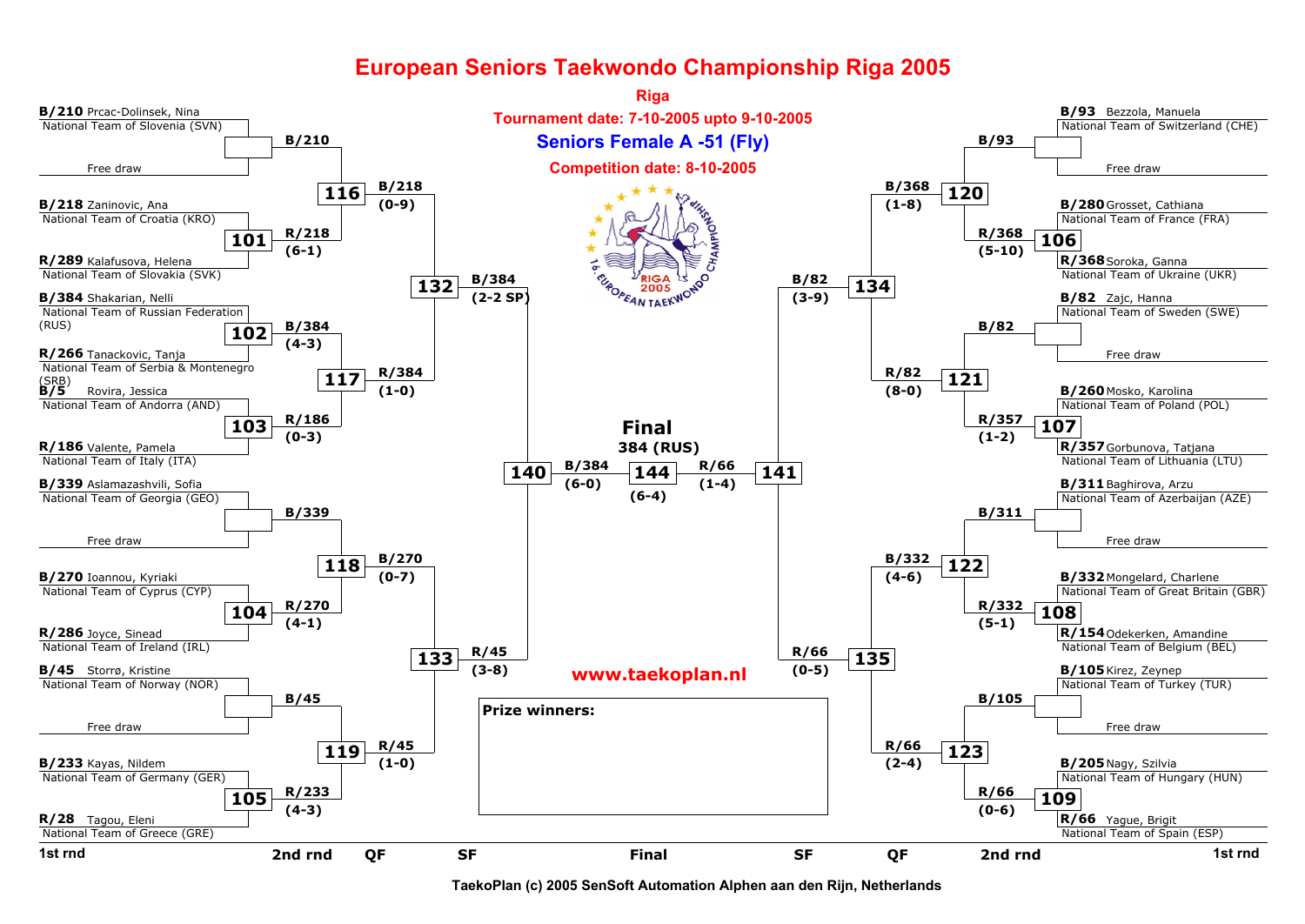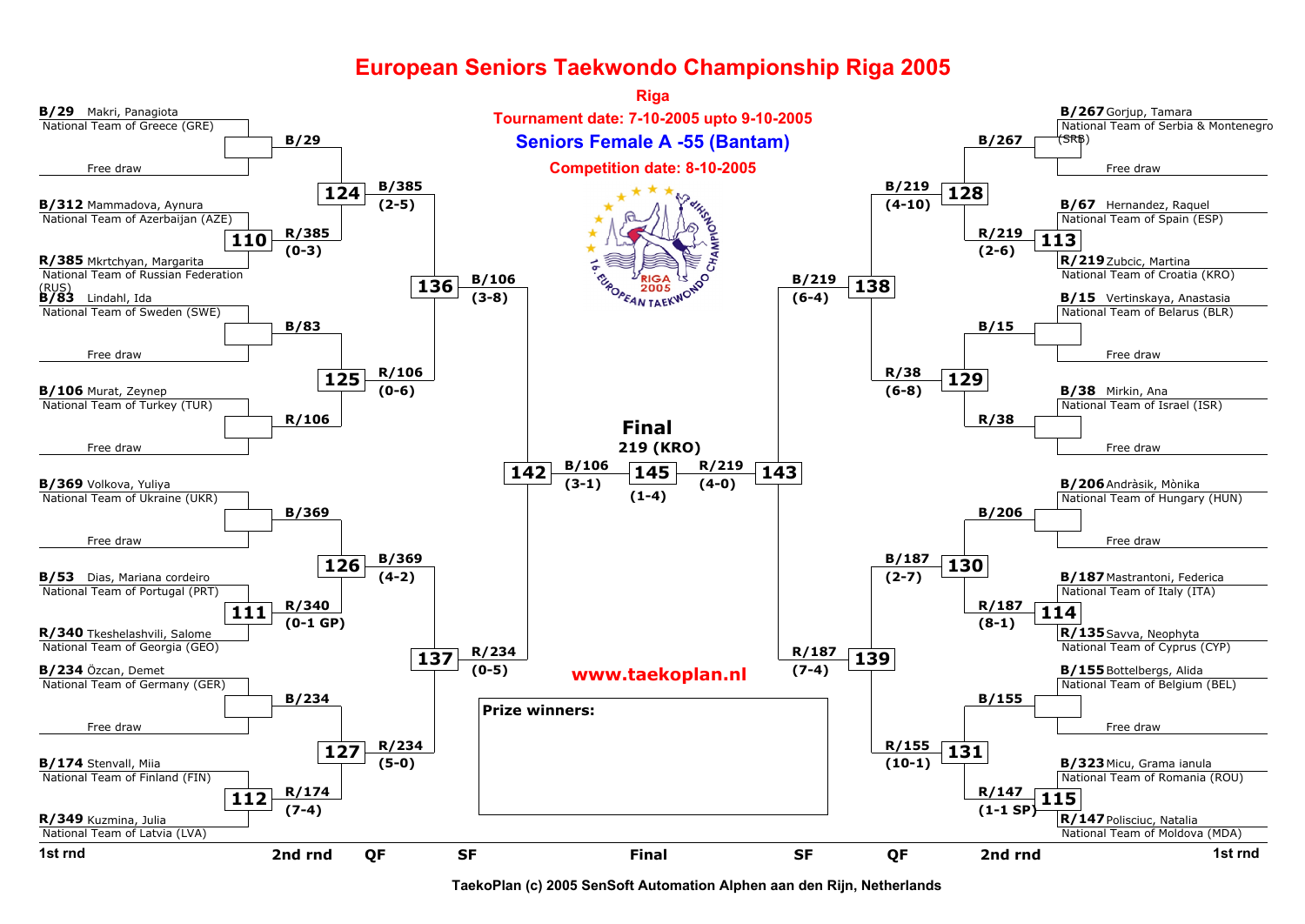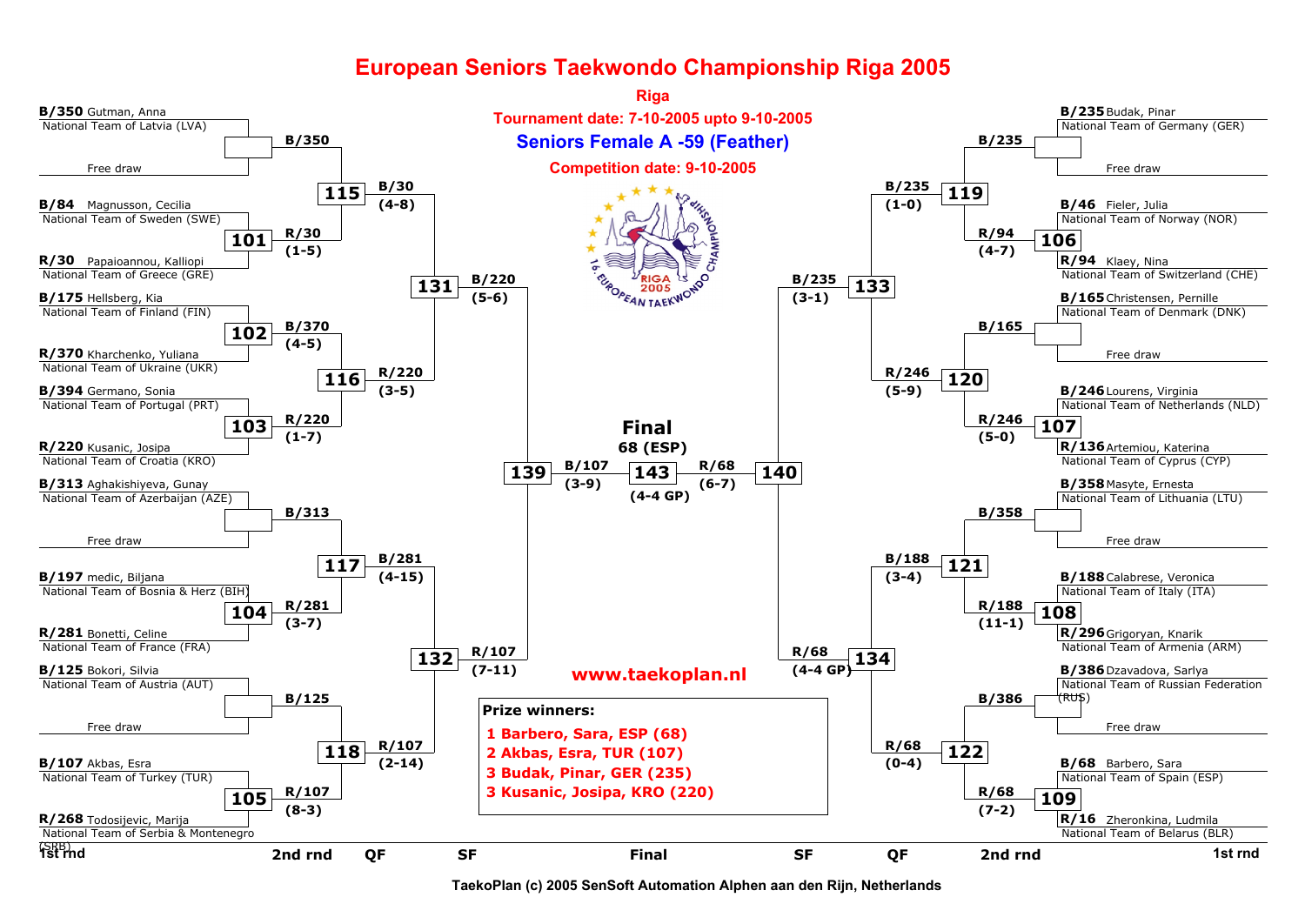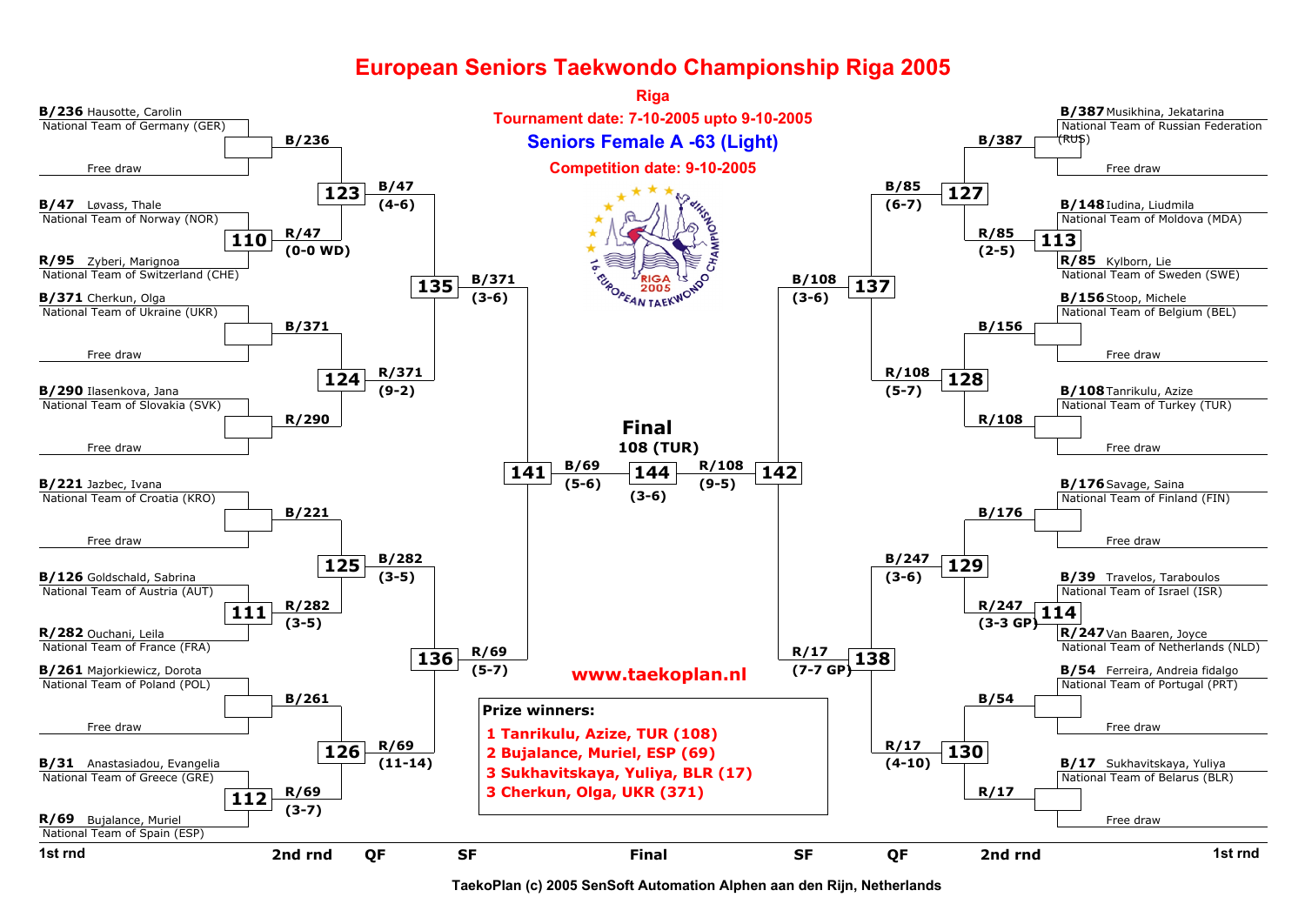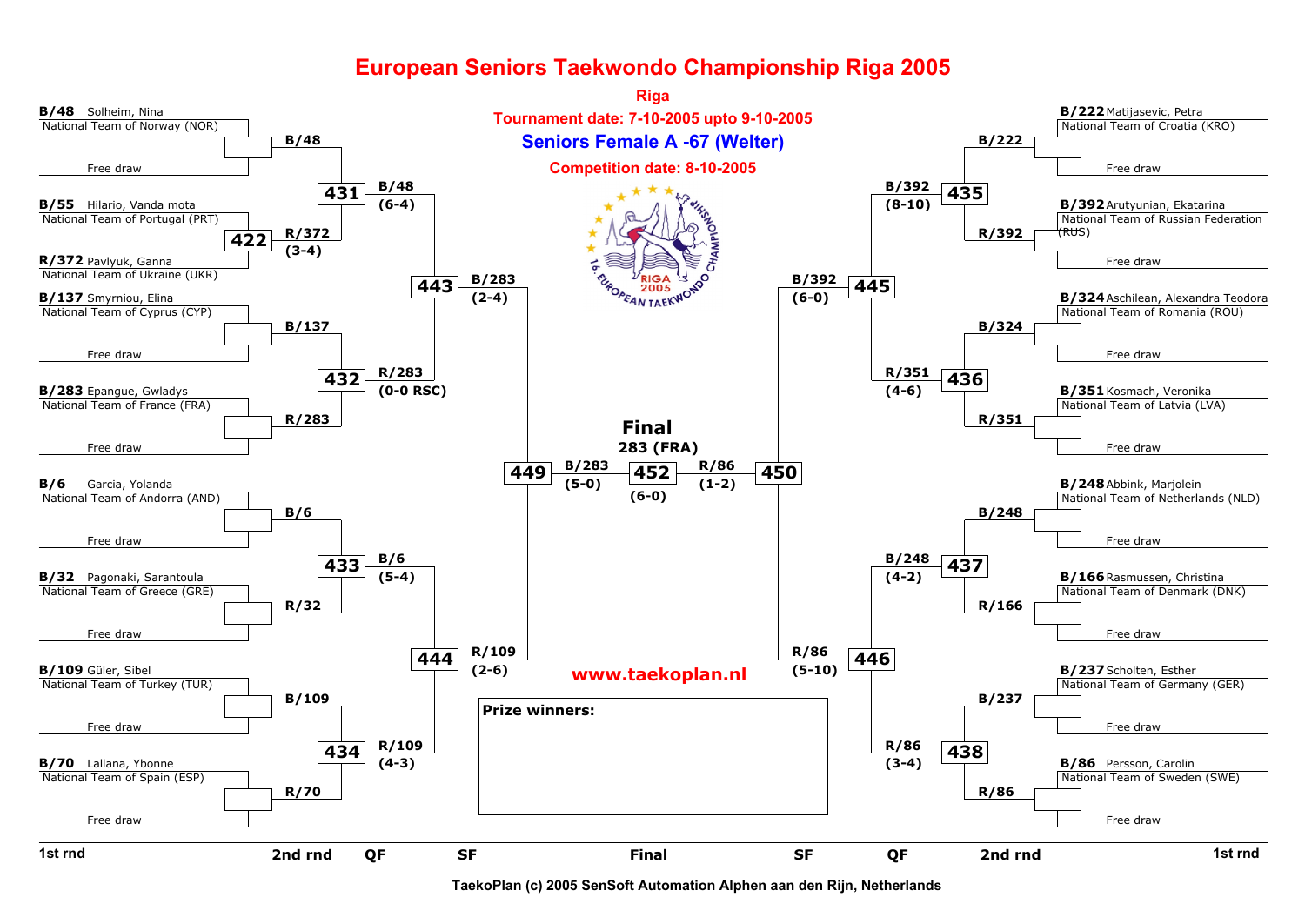

#### [www.taekoplan.nl](http://www.taekoplan.nl)

| 1st rnd | QF | <b>SF</b> | <b>Final</b>                                                    | <b>SF</b> | QF | 1st rnd |
|---------|----|-----------|-----------------------------------------------------------------|-----------|----|---------|
|         |    |           | 3 Charniavskaya, Alesia, BLR (18)<br>3 Berger, Susen, GER (238) |           |    |         |
|         |    |           | 2 Los Arcos, Aitziber, ESP (71)                                 |           |    |         |
|         |    |           | 1 Stevenson, Sarah, GBR (333)                                   |           |    |         |
|         |    |           | <b>Prize winners:</b>                                           |           |    |         |